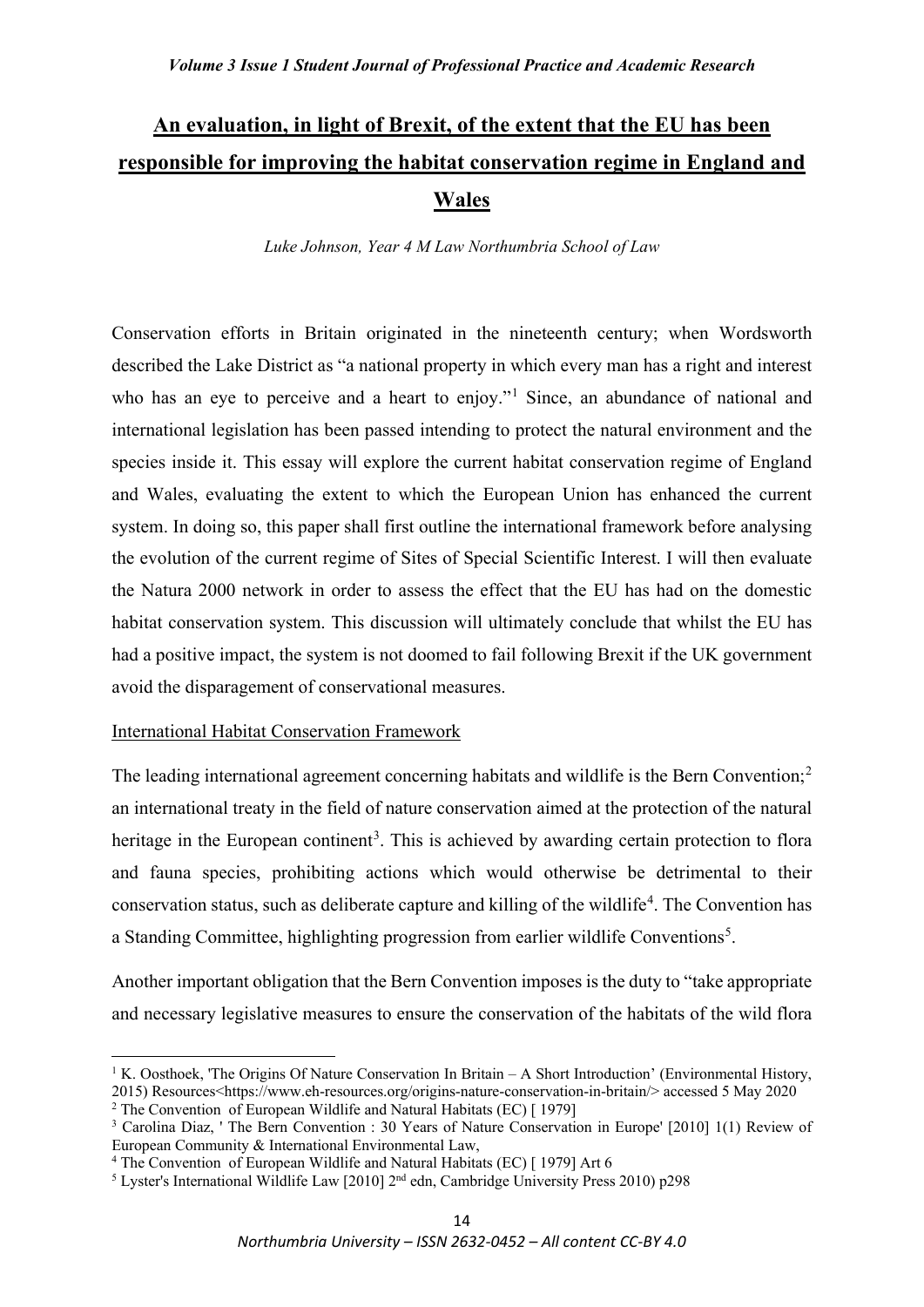and fauna species"[6](#page-1-0) under Article 4. This has been deemed "innovative" by Carolina Diaz due to the traditional approach of international conservation efforts being to protect individual species rather than habitats<sup>[7](#page-1-1)</sup>.

The United Kingdom ratified this treaty in 1982, having already transposed the obligations under Part I and Part II of the WCA 1981. Furthermore, the SSSI system under s28 WCA which will soon be discussed, transposed the duties arising from Article 4.

Controversially, the EU are signatory to the Bern Convention, transposing their obligations through Directives. They have done this through the Wild Birds Directive and the Habitats Directive<sup>[8](#page-1-2)</sup>. However, a Naturopa report describes a "tension" between the EU and the Bern Convention<sup>[9](#page-1-3)</sup>. Supporting this, Epstein believes "the increased size and competence of the EU has led to the result that no action can be taken without their consent as they always represent the majority of the votes in the Convention's governing body".<sup>[10](#page-1-4)</sup> Also, "as the EU's environmental competence has expanded, the ability of the Bern Convention to function without the financial support of the EU has floundered."<sup>[11](#page-1-5)</sup> Epstein believes that the Bern Convention's 'dependence' on the EU has meant that the Convention has altered its policies to be more in line with the practices of the Habitats Directive<sup>12</sup>. Therefore, there has been a substantial shift in focus from species protection to habitat protection.

This policy shift will only strengthen the habitat protection regime in England and Wales. However, Arie Trouburst claims that "deliberate killing" has been "and to date remains, the prevailing human impact on large European carnivore populations"<sup>[13](#page-1-7)</sup>- suggesting there should be a greater emphasis on direct species protection rather than that of habitat preservation. Conversely, the Council of Europe claim that "at least as important as actions taken to protect

<span id="page-1-0"></span><sup>6</sup> The Convention of European Wildlife and Natural Habitats (EC) [ 1979] Art 4

<span id="page-1-1"></span><sup>7</sup> Carolina Diaz, ' The Bern Convention : 30 Years of Nature Conservation in Europe' [ 2010] 1(1) Review of European Community & International Environmental Law,

<span id="page-1-2"></span><sup>8</sup> Directive (EC) 92/43 EEC on the conservation of natural habitats and of wild fauna and flora [ 1992]

<span id="page-1-3"></span><sup>&</sup>lt;sup>9</sup> Catherine Roth, 'The 25 years of the Bern Convention ' [ 2004] Naturopa

<span id="page-1-4"></span><sup>10</sup> Epstein, Yaffa, 'The Habitats Directive and Bern Convention: Synergy and Dysfunction in Public International and EU Law', [2013] Georgetown International Environmental Law Review (GIELR), 26(4)

<span id="page-1-5"></span> $11$  Ibid

<span id="page-1-6"></span> $12$  Ibid

<span id="page-1-7"></span><sup>&</sup>lt;sup>13</sup> Arie Trouburst, 'Managing the Carnivore Comeback: International and EU Species Protection Law and the Return of Lynx, Wolf and Bear to Western Europe' [2011] 22(3) Journal of Environmental Law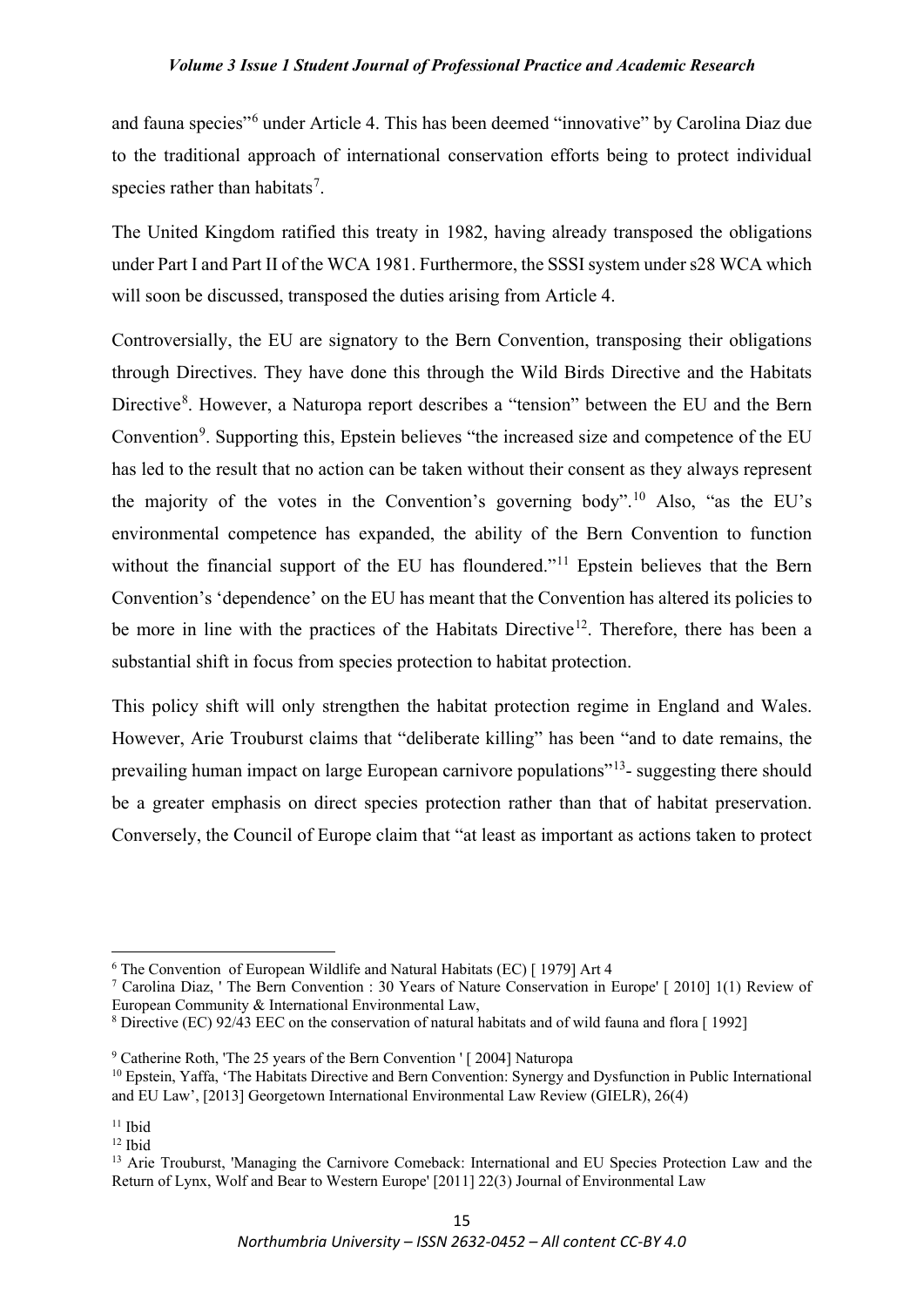wild fauna and flora species is to take care of the natural habitats where those species thrive  $14$ ." This is the justification for the Natura 2000; a network set up under the Habitats Directive which will be discussed later in the report. However, before evaluating the extent to which this European framework has improved the system of habitat conservation in England and Wales, it is important to first analyse the evolution of the domestic legislation intended to augment habitat conservation efforts.

## Sites of Special Scientific Interest from 1949-1981: Revolutionary but ineffective?

The principal way that habitats containing endangered species of flora and fauna are awarded domestic protection in England and Wales is by designating them as a Site of Special Scientific Interest  $(SSSI)^{15}$ . Introduced by the National Parks and Access to the Countryside Act 1949<sup>[16](#page-2-2)</sup> the SSSI system is one of the earliest examples in the environmental field of such a regime<sup>[17](#page-2-3)</sup>. Intending to protect sites from damaging developments<sup>[18](#page-2-4)</sup>, John Potter claims the system was "remarkable" and "ground-breaking"<sup>[19](#page-2-5)</sup> as it allowed for the special interest of the site to be taken into consideration when deciding planning applications.

The pioneering feature of the 1949 Act was the introduction of management agreements. This involved the council entering into arrangements with every owner, lessee, or occupier of any land to be managed as a nature reserve<sup>[20](#page-2-6)</sup> when the aforementioned person's exercise of the land would be detrimental to the scientific interest that it hosts. However, these agreements were voluntary and therefore ineffective, given that by 1980 there had only been 70 agreements made, compared to 1997 where under the Wildlife and Countryside Act 1981 (WCA), there were 3842.<sup>[21](#page-2-7)</sup> Therefore, the habitat conservation system prior to 1981 was weak with Adams

<span id="page-2-2"></span><sup>16</sup> National Parks and Access to the Countryside Act [1949]

<span id="page-2-0"></span><sup>14</sup> Rm.coe.int. (2007). *Questions and answers of the Bern Convention*. [online] Available at: https://rm.coe.int/CoERMPublicCommonSearchServices/DisplayDCTMContent?documentId=0900001680479e b9 [Accessed 5 Feb. 2020].

<span id="page-2-1"></span><sup>15</sup> Laura Cottam, 'SSSI definition: what is it and what does it mean for conservation and development?' (*Woodland Trust*, 2019) <https://www.woodlandtrust.org.uk/blog/2019/03/sssi-definition/> accessed 12 April 2020

<span id="page-2-3"></span><sup>17</sup> Last Kathryn, 'Habitat Protection: Has the Wildlife and Countryside Act 1981 Made a Difference?' [1999] 11(1) Journal of Environmental Law

<span id="page-2-4"></span><sup>18</sup> Ibid

<span id="page-2-5"></span><sup>&</sup>lt;sup>19</sup> Potter John, 'SSSI- Three S's but still one missing'[2001] 91(1) The Environmentalist

<span id="page-2-6"></span><sup>20</sup> 'Sites of Special Scientific Interest: Encouraging Positive Partnerships' (*DEFRA*, 2003) <https://www.ribblevalley.gov.uk/download/downloads/id/9236/defra\_sssi\_code\_of\_guidance.pdf> accessed 06 May 2020

<span id="page-2-7"></span><sup>&</sup>lt;sup>21</sup> Last Kathryn, 'Habitat Protection: Has the Wildlife and Countryside Act 1981 Made a Difference?' [1999] 11(1) Journal of Environmental Law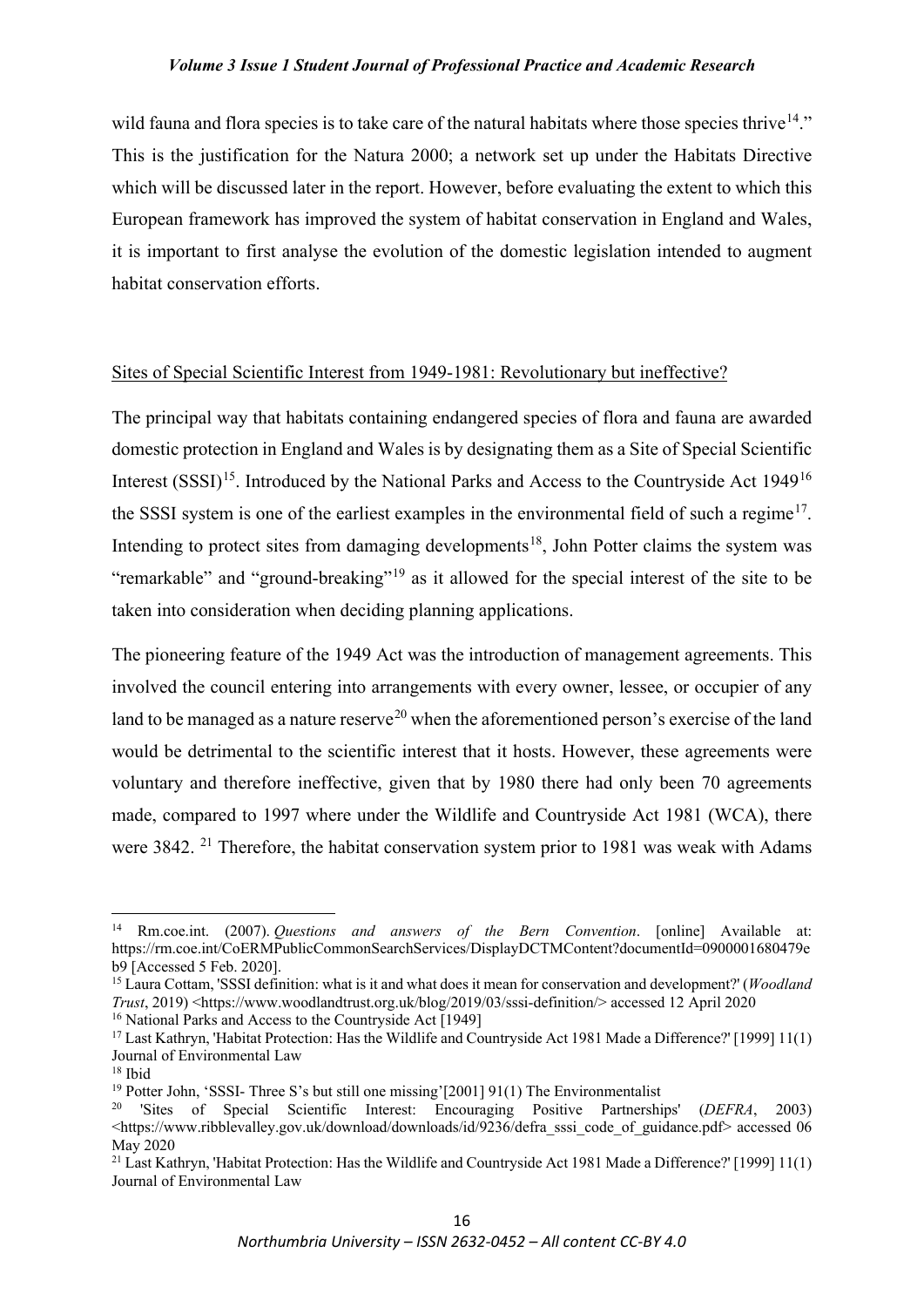ultimately contending that an SSSI designation "did not confer much protection<sup>22</sup>." Note that by 1981 the EU had not imposed any conservational obligation on England and Wales.

# SSSI's under the Wildlife and Countryside Act 1981: Still Struggling but Slowly Improving?

Subsequently, significant legislative changes were made<sup>[23](#page-3-1)</sup> to the framework by the WCA  $1981^{24}$  $1981^{24}$  $1981^{24}$ . Section 28 of the Act<sup>[25](#page-3-3)</sup> enhanced management agreements by allowing the Nature Conservancy Council to provide financial incentives via compensation to prevent the owner from carrying out a potentially damaging operation  $( PDO<sup>26</sup>)$ . This system designated SSSIs by reason of the flora, fauna or geological or physiological features that the site hosts.<sup>[27](#page-3-5)</sup>

Kathryn Last explains how the main stimulus for the introduction of the WCA was the need to comply with the requirements<sup>[28](#page-3-6)</sup> of the EU's 1979 Birds Directive<sup>[29](#page-3-7)</sup>. This sought to protect all European bird species through the establishment of Special Protection Areas (SPAs) whereby States are required to take steps to avoid the deterioration of sites which hosted European protected species of birds.[30](#page-3-8) Therefore, it may be argued that although the SSSIs involve the domestic protection of scientific sites, the EU are partly responsible for the strengthening of the legislative measures seen by the WCA.

However, this system was still heavily criticized. Karren Morrow discusses how SSSIs were afforded only very limited protection.[31](#page-3-9) Morrow explains that one of the extended obligations to the occupier under s28 was that they were now required to notify English Nature that they intended to carry out a  $PDO<sup>32</sup>$ . Following notification, a four month period of negotiating a management agreement would commence; however, should an agreement not be made, the occupier was free to carry out the operation.<sup>[33](#page-3-11)</sup> Therefore, the regime under the 1981 Act was

<span id="page-3-11"></span><sup>33</sup> Ibid

<span id="page-3-0"></span><sup>&</sup>lt;sup>22</sup> William Adams, 'Sites of Special Scientific Interest and Habitat Protection: Implications of the Wildlife and Countryside Act 1981' [1984] 16(4) The Royal Geographical Society

<span id="page-3-1"></span><sup>23</sup> Ibid

<span id="page-3-2"></span><sup>&</sup>lt;sup>24</sup> Wildlife and Countryside Act [1981]

<span id="page-3-3"></span><sup>&</sup>lt;sup>25</sup> Wildlife and Countryside Act  $\overline{[1981]}$  s28

<span id="page-3-4"></span><sup>&</sup>lt;sup>26</sup> Last Kathryn, 'Habitat Protection: Has the Wildlife and Countryside Act 1981 Made a Difference?' [1999] 11(1) Journal of Environmental Law

<span id="page-3-5"></span><sup>27</sup> Wildlife and Countryside Act [1981] s28(1)

<span id="page-3-6"></span><sup>&</sup>lt;sup>28</sup> Last Kathryn, 'Habitat Protection: Has the Wildlife and Countryside Act 1981 Made a Difference?' [1999] 11(1) Journal of Environmental Law

<span id="page-3-7"></span><sup>&</sup>lt;sup>29</sup> Directive (EC) 79/409/EEC on the conservation of wild birds [1979]

<span id="page-3-8"></span><sup>&</sup>lt;sup>30</sup> Directive (EC) 79/409/EEC on the conservation of wild birds [1979] Art 4

<span id="page-3-9"></span><sup>&</sup>lt;sup>31</sup> Karren Morrow, 'European Union Habitat Conservation Activities and Individual Property Rights: Law and the Meaning of LIFE' [2009] 17(13) National Italian American Bar Association Law Journal

<span id="page-3-10"></span> $32$  Ibid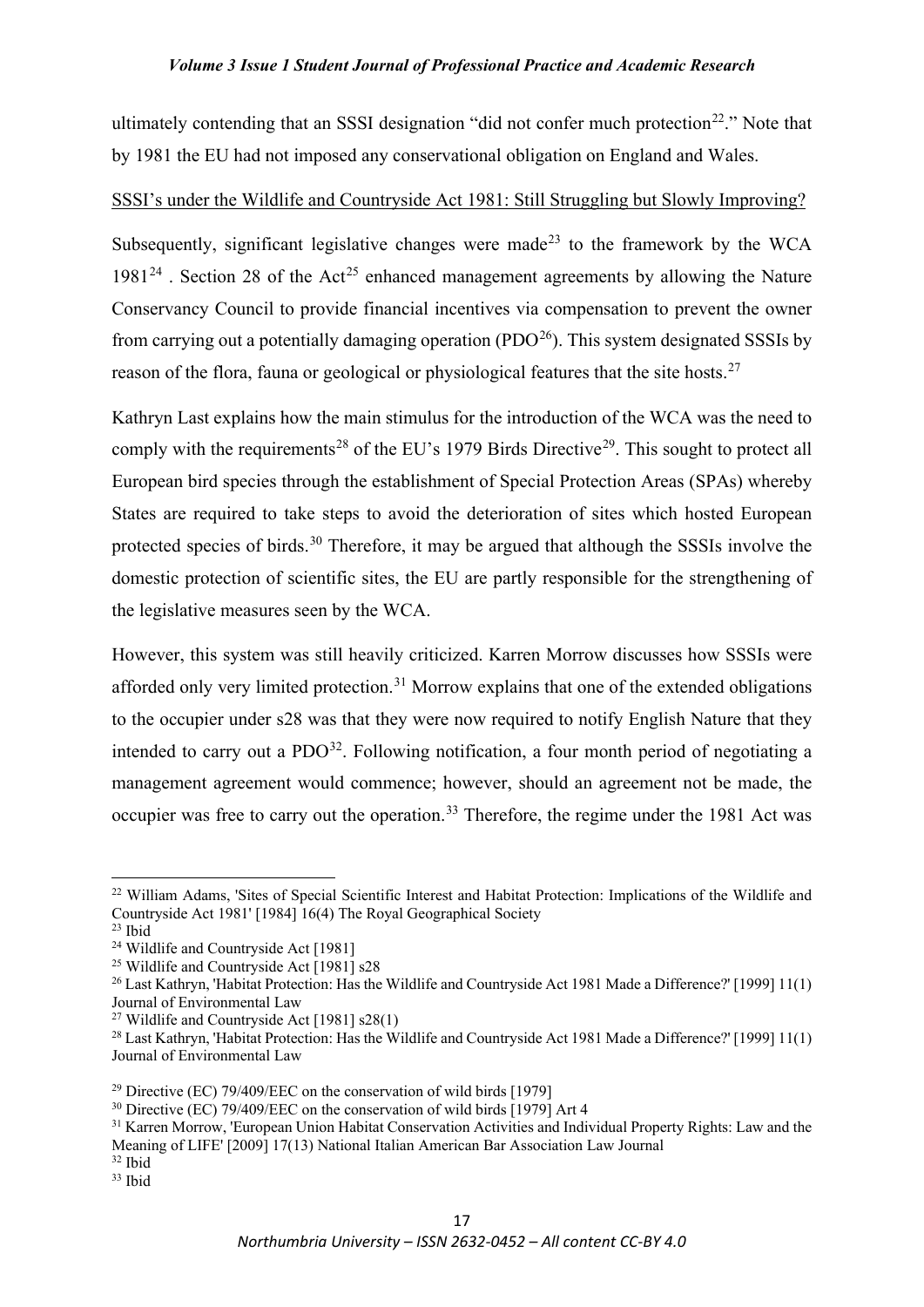deemed 'toothless' by Mr Breed during a parliamentary debate of 1999<sup>34</sup>. He supported his claim by exemplifying how "a landowner wanted to plough through an SSSI to grow flax"; and all that English Nature could do was try to persuade him not to.<sup>[35](#page-4-1)</sup> Though without powers of enforcement, "all that EN could do was to sit by and watch another SSSI being raped for commercial interest"[36](#page-4-2) when the landowner progressed to ignore the advice of English Nature.

Mr Breed also discussed how SSSIs were not protected from third party damage, for example, fly tipping [37](#page-4-3). However, Last claims that damage to SSSIs under the 1949 Act occurred at 13% of the sites, compared to the period of 1984-1997 whereby this statistic decreased to 3.7%<sup>[38](#page-4-4)</sup>. Thus, illustrating a strengthened level of protection to these areas following the WCA; potentially due to the EU's Directive.

Ultimately, the effect that the WCA had on the SSSI system is polarising. Whilst some criticise the lack of enforcement options available for English Nature, others would contend that this is "unjustified."<sup>[39](#page-4-5)</sup> With regards to the EU, the RSPB contend that the changes made under the WCA, "driven by the Birds Directive, led to a marked improvement;<sup>[40](#page-4-6)</sup>" as by the 1990s, the area of SSSI lost per year had fallen below 0.005% and the area subject to short term damage to 2-3% per year.<sup>[41](#page-4-7)</sup> Nonetheless, Potter still contended in 2001 that "much greater commitment<sup> $42$ </sup>" was required.

#### An advanced SSSI system: Countryside and Rights of Way Act 2000

Many of the aforementioned defects of the SSSI network were reversed by the Countryside and Rights of Way Act 2000<sup>[43](#page-4-9)</sup> (CRoW). A 2001 parliamentary debate saw Robert Ainsworth discuss how this Act "substantially strengthened powers to protect and manage SSSIs.<sup>[44](#page-4-10)</sup>"

<span id="page-4-0"></span><sup>34</sup> HL DEB [14 April 1999] vol 329

<span id="page-4-1"></span><sup>35</sup> Ibid

<span id="page-4-2"></span><sup>36</sup> Ibid

<span id="page-4-3"></span><sup>37</sup> Ibid

<span id="page-4-4"></span><sup>&</sup>lt;sup>38</sup> Last Kathryn, 'Habitat Protection: Has the Wildlife and Countryside Act 1981 Made a Difference?' [1999] 11(1) Journal of Environmental Law

<span id="page-4-5"></span><sup>39</sup> Ibid

<span id="page-4-6"></span><sup>&</sup>lt;sup>40</sup> RSPB, Defend Nature: How the EU Directives Help Restore Our Environment [2015] p16

<span id="page-4-7"></span><sup>41</sup> Ibid

<span id="page-4-8"></span><sup>42</sup> Potter John, 'SSSI- Three S's but still one missing'[2001] 91(1) The Environmentalist

<span id="page-4-9"></span><sup>43</sup> Countryside and Rights of Way Act [2000]

<span id="page-4-10"></span><sup>44</sup> HL DEB [01 March 2001] Vol 363 CC724-5W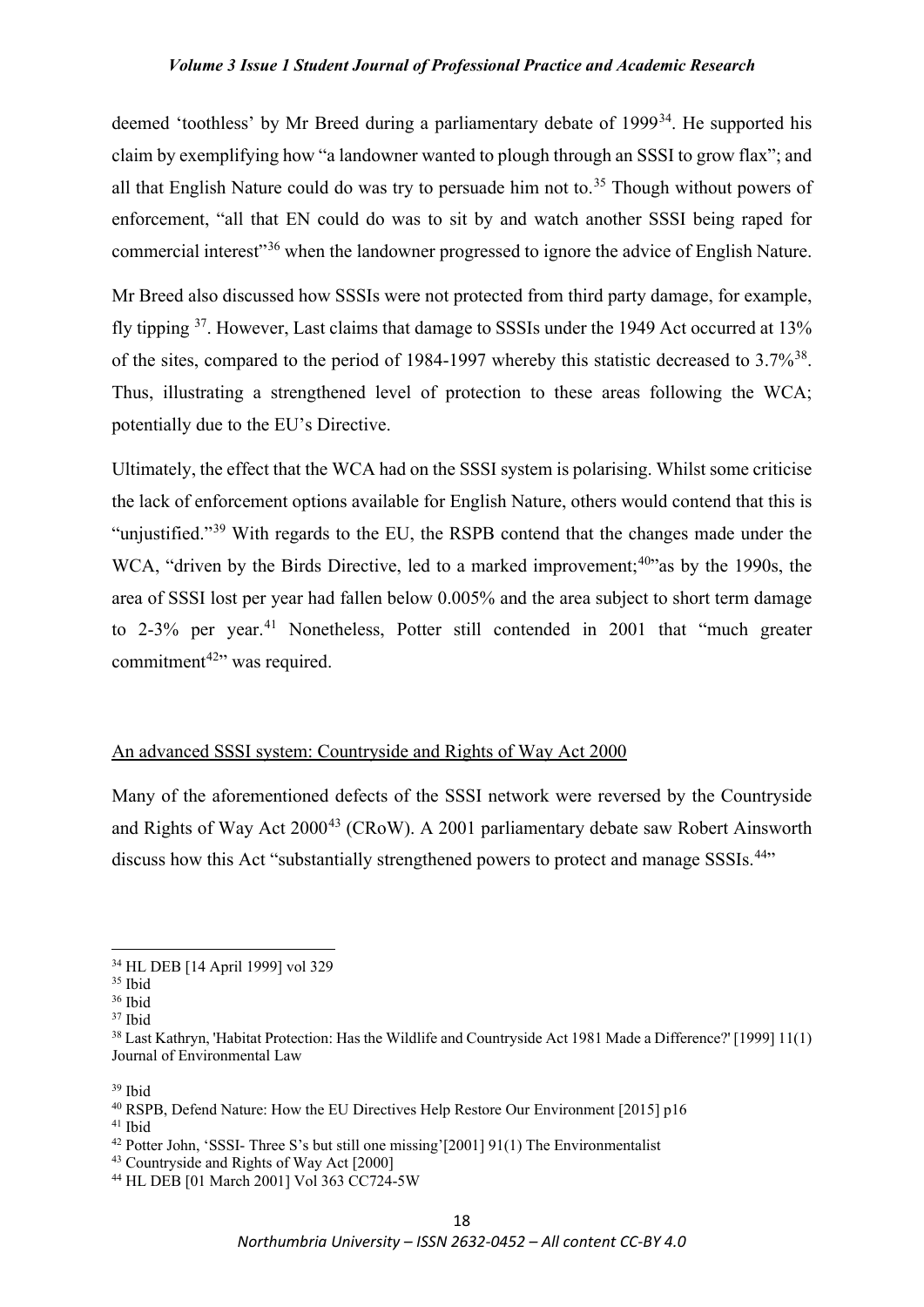CRoW significantly enhanced s28 WCA 1981. One change was that although previously English Nature (now Natural England<sup>45</sup>) did not have the right to prevent a landowner from carrying out a PDO, s28E now obligated Natural England to consent to these operations before they could be undertaken<sup>46</sup>, attracting a fine of up to £20,000 if contravened (s28P<sup>[47](#page-5-2)</sup>). However, although some would deem this a legislative improvement, Morrow refers to these measures as "draconian"[48;](#page-5-3) questioning the extent that nature conservation law should come into conflict with private property rights<sup> $49$ </sup>.

For example, in *R (Fisher) v English Nature[50](#page-5-5)*, "the claimants, who owned a large private estate, sought judicial review in respect of English Nature's change of policy leading to the imposition of an SSSI designation on intensely farmed arable land in order to protect a migratory species."[51](#page-5-6) The claimants argued an alleged devaluation in their land through the loss of freedom of action. They argued that the SSSI designation "was an interference in their private property rights"[52](#page-5-7); although this failed because the control imposed by the designation was not disproportionate. However, Morrow re-iterates that whilst "the changes appear marked, in practice their impact is likely to be ameliorated by the fact DEFRA and Natural England take the view that voluntary managements should be used as a matter of preference"<sup>[53](#page-5-8)</sup> over compulsive restriction.

Another improvement to the regime is the ability to be convicted of causing third party damage to an SSSI. Under  $s28P(6)^{54}$ , this provision makes it an offence to intentionally or recklessly destroy, damage or disturb any of the flora, fauna, or geographical feature by which the land is of special interest, when knowing that what he destroyed, damaged or disturbed was within a site of special scientific interest. If the person commits the same level of damage but is unaware that what they destroyed was protected as an SSSI, then they are only subject to a fine not exceeding Level 4 on the Standard Scale, opposed to the more severe punitive measures which will be taken when the offender was aware of the land's protected status. (s28P(6A) WCA).

<span id="page-5-1"></span><span id="page-5-0"></span><sup>45</sup> Natural Environment and Rural Communities Act [2006] 46 Wildlife and Countryside Act [1981] s28E

<span id="page-5-2"></span><sup>&</sup>lt;sup>47</sup> Wildlife and Countryside Act [1981] s28P

<span id="page-5-3"></span><sup>48</sup> Karren Morrow, 'European Union Habitat Conservation Activities and Individual Property Rights: Law and the Meaning of LIFE' [2009] 17(13) National Italian American Bar Association Law Journal

<span id="page-5-4"></span><sup>49</sup> Ibid

<span id="page-5-5"></span><sup>50</sup> R (Fisher) v English Nature [2004] EWCA Civ 663

<span id="page-5-6"></span><sup>&</sup>lt;sup>51</sup> Karren Morrow, 'European Union Habitat Conservation Activities and Individual Property Rights: Law and the Meaning of LIFE' [2009] 17(13) National Italian American Bar Association Law Journal

<span id="page-5-7"></span><sup>52</sup> Ibid

<span id="page-5-8"></span><sup>53</sup> Ibid

<span id="page-5-9"></span><sup>54</sup> Wildlife and Countryside Act [1981] s28P(6)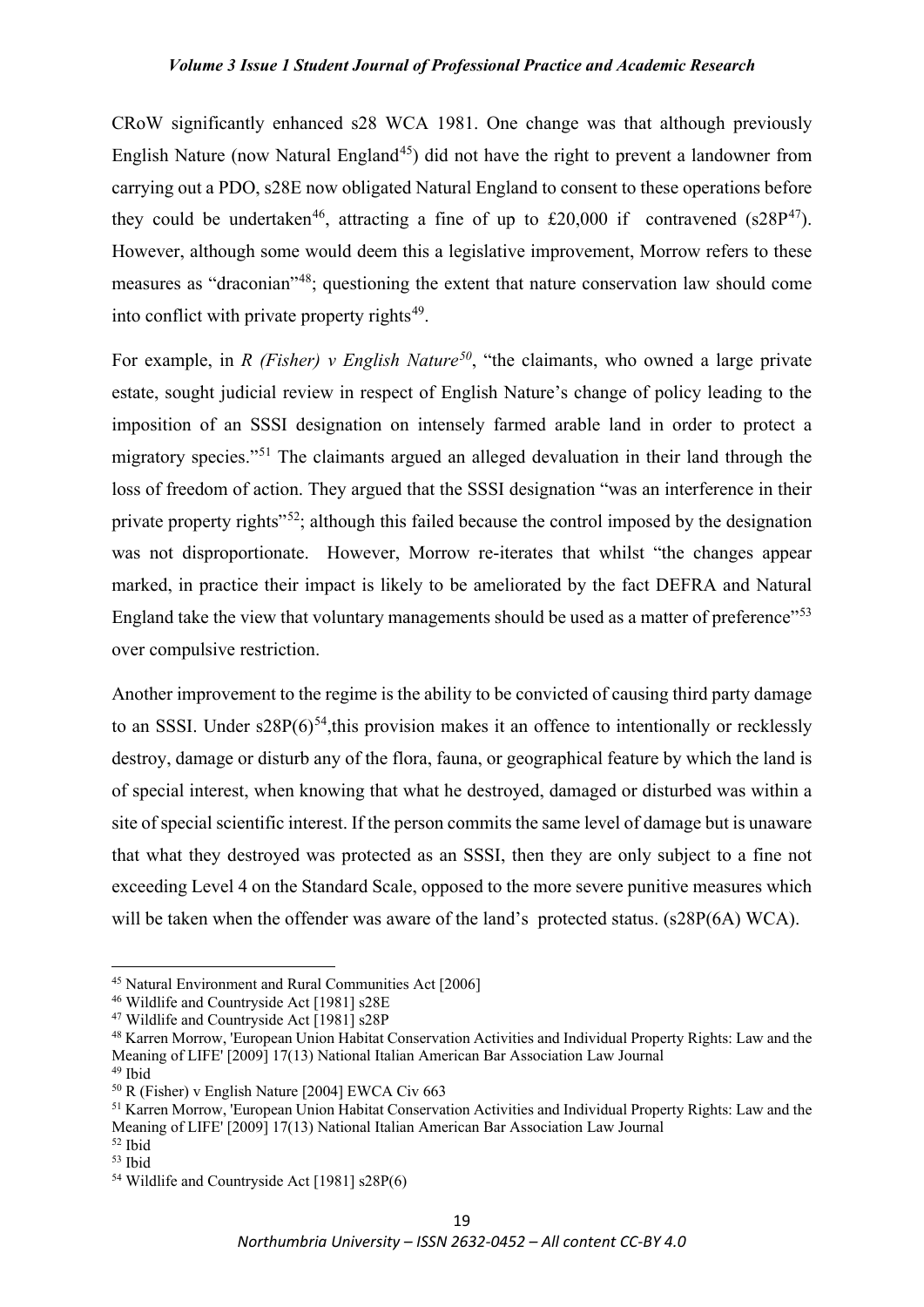This has relevance when assessing the results of a study conducted by Booth, Gaston and Armsworth<sup>[55](#page-6-0)</sup>. This research involved the questioning of visitors at various SSSIs on whether or not they were aware of the site's protected status.<sup>[56](#page-6-1)</sup> Less than one third of participants were aware that they were within an  $SSSI^{57}$  $SSSI^{57}$  $SSSI^{57}$ . This means that when damage is committed, it is more likely that the offenders will face a smaller fine because the majority of the population will be unaware that the land damaged was subject to protection. Furthermore, this supports the need for the government and conservation bodies to promote much more education into the legislative regime protecting wildlife as the majority of the UK are clearly oblivious to the law; raising the question of how effective it can possibly be. Supporting this, a study by Bradley et al highlighted a positive correlation between environmental education and pro-environmental attitudes amongst students<sup>[58](#page-6-3)</sup>; implying that by promoting the importance of conservation and teaching the population of the law currently in place, the nation will become more environmentally conscious which could enhance wildlife and habitat conservation.

Regardless, the system does appear to have resulted in improvement. According to Christie, he claims that "although biodiversity is declining (generally), there are some success stories. For example, in England and Wales conservation policies relating to SSSIs have successfully improved the condition of key habitats over the last decade."[59](#page-6-4) He claims that concerted conservation efforts have increased the proportion of SSSI area in England in a 'favourable' condition from 57% in 2003 to 95% in 2010<sup>[60](#page-6-5)</sup>.

Therefore, this section highlights how many of the flaws of the old SSSI have been amended without EU involvement. However, Christie does claim that "around three quarters of the SSSI system are also subject to higher international designations.<sup>[61](#page-6-6)</sup> Consequently, the next section shall analyse the extent that these international designations are responsible for the improvements.

<span id="page-6-0"></span><sup>55</sup> Booth, Gaston, Armsworth, 'Public Understanding of Protected Area Designation', [2009] Journal of Biological Conservation

<span id="page-6-1"></span><sup>56</sup> Ibid

<span id="page-6-2"></span><sup>57</sup> Ibid

<span id="page-6-3"></span><sup>58</sup> Bradley, Waliczek and Zajicek, 'Relationships between environmental knowledge and environmental attitude of high school students' [1999] 30(3) The Journal of Environmental Education 17-21

<span id="page-6-4"></span><sup>&</sup>lt;sup>59</sup> Mike Christie, 'An economic assessment of the ecosystem service benefits derived from the SSSI biodiversity conservation policy in England and Wales' [2012] 1(1) Ecosystem Services

<span id="page-6-5"></span> $60$  Ibid

<span id="page-6-6"></span><sup>61</sup> Ibid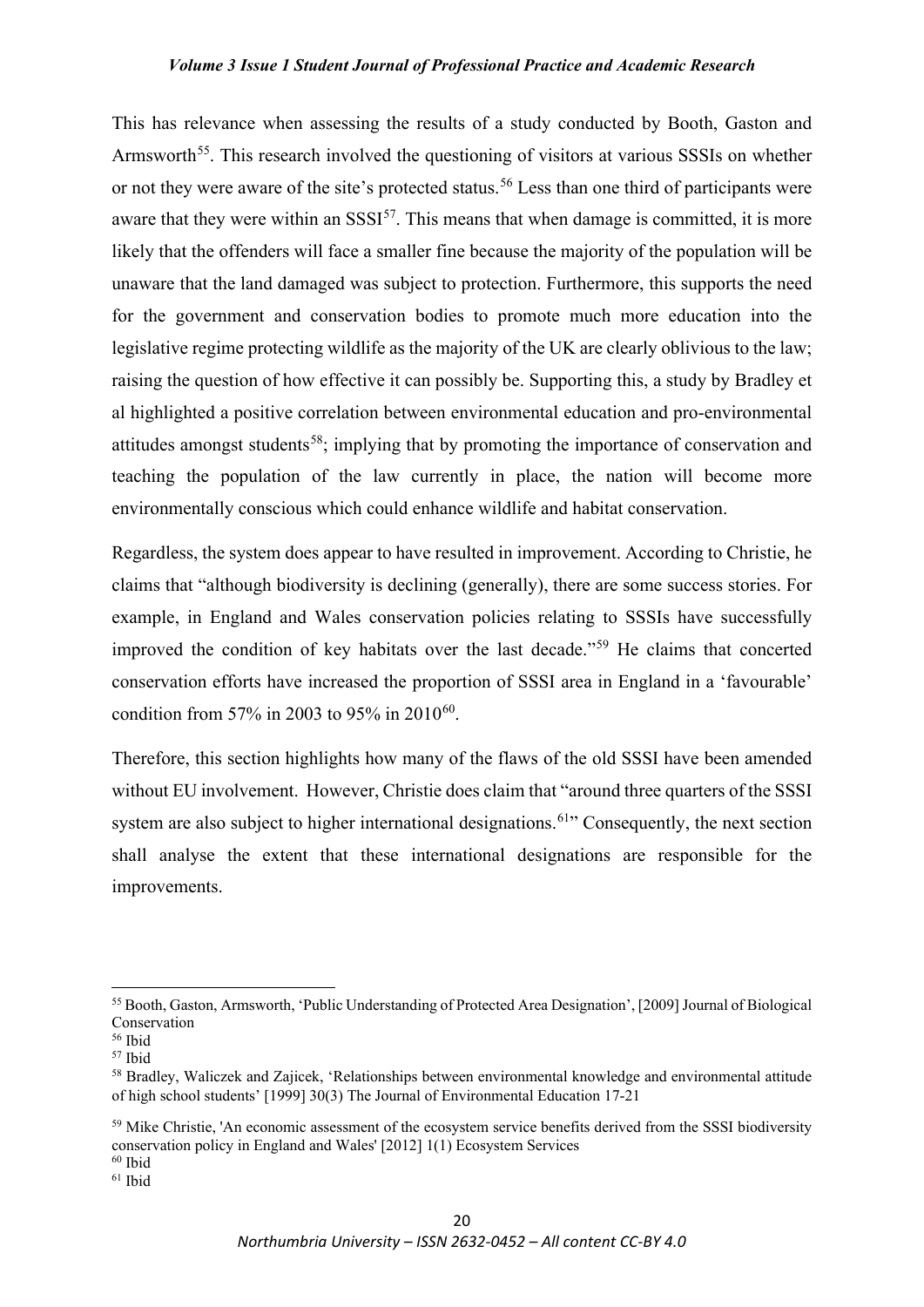#### The Habitats Directive: Natura 2000

Regarded as "a proven safety net for nature<sup>[62](#page-7-0)</sup>", the Habitats Directive is a "sophisticated"<sup>[63](#page-7-1)</sup> response to the EUs obligations arising from the Bern Convention. Although criticised for being "costly and insufficient", <sup>[64](#page-7-2)</sup> it is widely accepted that that the Directive has enhanced nature conservation in Europe<sup>65</sup>.

Importantly, Article 3 compels States to create Special Areas of Conservation  $(SACs)^{66}$  $(SACs)^{66}$  $(SACs)^{66}$ ; combining this with the SPAs established under the Birds Directive to create a system of Areas of Special Conservation Interest: the Natura 2000. Mockel defines this as an important conservation tool for European biodiversity; due to the high heritage values seen in the exceptional flora and fauna they contain<sup>[67](#page-7-5)</sup>. In 2017, this included over  $27,500$  sites, accumulating  $18\%$  of EUs total land area<sup>[68](#page-7-6)</sup>

The Conservation of Habitats and Species Regulations 2017<sup>[69](#page-7-7)</sup> transpose these obligations domestically; with regulation 12(1) outlining the procedure of establishing a list of sites of Community Importance<sup>[70](#page-7-8)</sup>. These sites must be selected on the basis of them hosting natural habitat types of Annex I to the Habitats Directive, or protected species of Annex II. Furthermore, Regulation 13 outlines how following the establishment of this list, the sites are to be designated as SACs within six years<sup>71</sup>. However, this implementation system has been criticized by Trochet and Schmeller for being too "complex"[72](#page-7-10); meaning the responsibilities of

<span id="page-7-0"></span><sup>&</sup>lt;sup>62</sup> RSPB, Defend Nature: How the EU Directives Help Restore Our Environment [2015]

<span id="page-7-1"></span><sup>&</sup>lt;sup>63</sup> Karren Morrow, 'European Union Habitat Conservation Activities and Individual Property Rights: Law and the Meaning of LIFE' [2009] 17(13) National Italian American Bar Association Law Journal

<span id="page-7-2"></span><sup>64</sup> Publications.parliament.uk. (2000). *House of Commons - Environment, Transport and Regional Affairs - Memoranda to Report*. [online] Available at: https://publications.parliament.uk/pa/cm199900/cmselect/cmenvtra/441/441m10.htm [Accessed 9 Dec. 2019].

<span id="page-7-3"></span><sup>&</sup>lt;sup>65</sup>Bettina Kleining, 'Biodiversity protection under the habitats directive: Is habitats banking our new hope?' [2017] 19(2) Environmental Law Review

<span id="page-7-4"></span><sup>66</sup> Directive (EC) 92/43 EEC on the conservation of natural habitats and of wild fauna and flora [ 1992] Art 3

<span id="page-7-5"></span><sup>67</sup> Mockel Stefan, 'The European ecological network "Natura 2000" and the appropriate assessment for projects and plans under Article 6(3) of the Habitats Directive' [2017] 23(1) Nature Conservation <sup>68</sup> Ibid

<span id="page-7-7"></span><span id="page-7-6"></span><sup>69</sup> The Conservation of Habitats and Species Regulations [2017]

<span id="page-7-8"></span><sup>&</sup>lt;sup>70</sup> The Conservation of Habitats and Species Regulations [2017] reg 12(1)

<span id="page-7-9"></span><sup>&</sup>lt;sup>71</sup> The Conservation of Habitats and Species Regulations  $\left[2017\right]$  reg 13

<span id="page-7-10"></span><sup>&</sup>lt;sup>72</sup> Audrey Trochet and Dirk Schmeller, 'Effectiveness of the Natura 2000 network to cover threatened species' [2013] 1(1) Nature Conservation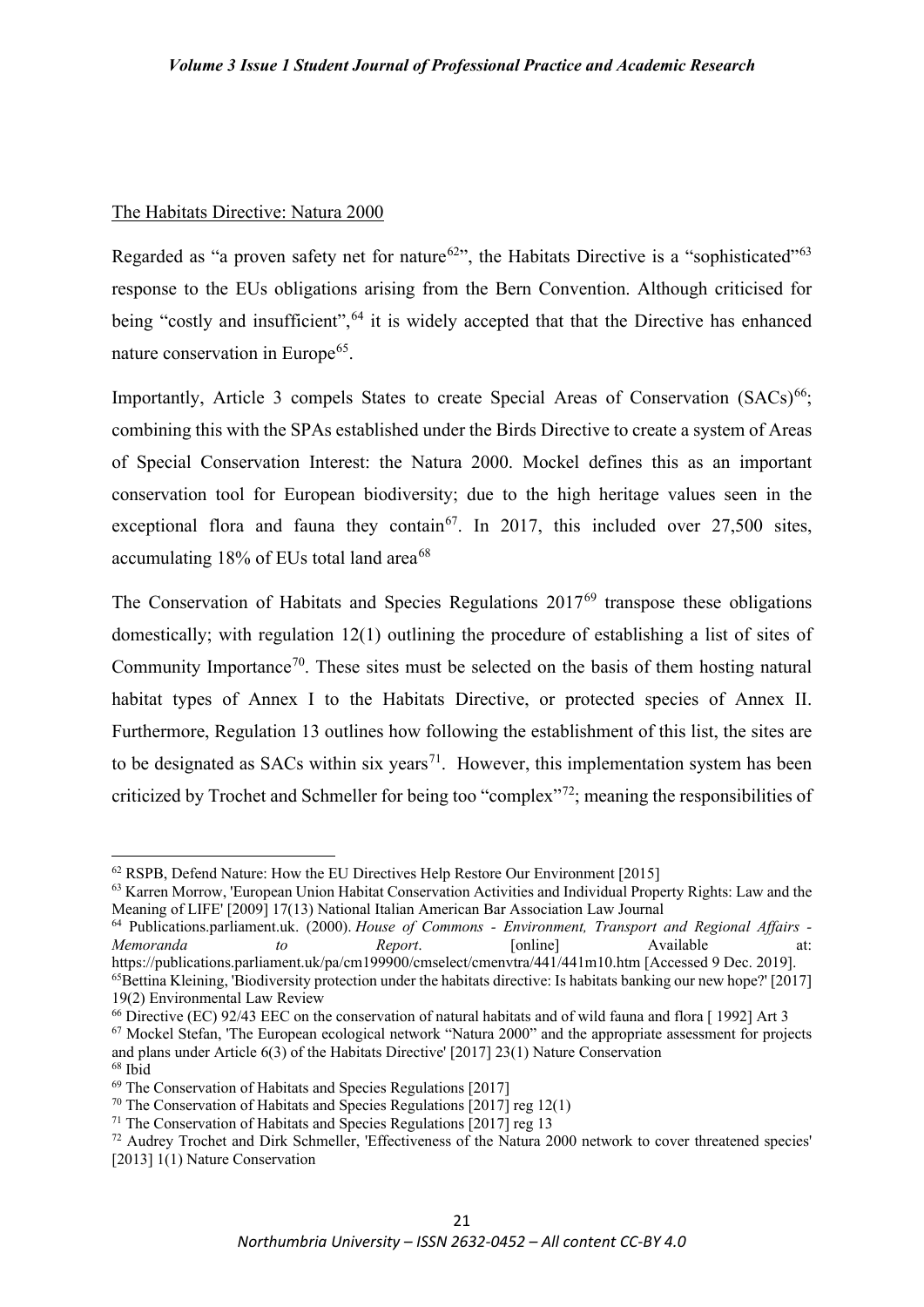member states is "unclear", and therefore the system lacks a "standardized framework"<sup>[73](#page-8-0)</sup>. Therefore, the implementation system may require revision to allow for simplicity and clarity.

Legislatively, Article 6 is "one of the most important Articles"<sup>[74](#page-8-1)</sup> of the Natura 2000 and establishes the ways in which sites protected under the Directive are to be managed and conserved. Under Article 6(1), management plans are to be arranged between the Appropriate Authorities and anyone occupying land on a European Site, imposing restrictions on the way they are to use the land if such activities were detrimental to the sites ecological status<sup>75</sup>. This reflects the aforementioned obligations of Natural England regarding SSSIs management; meaning the Habitats Directive re-enforces the respected principles of habitat preservation.

Article  $6(3)$  is "the central statutory instrument for the protection of sites<sup>76</sup>" according to Mockel. This provision relates to: any plan or project not directly connected with or necessary to the management of the site but likely to have a significant effect thereon, which shall be subject to an appropriate assessment of its implications for the site in view of the site's conservation objectives. In the light of the conclusions of the assessment the plan shall only be agreed to if it will not adversely affect the integrity of the site concerned and, if appropriate, after having obtained the opinion of the general public.<sup>[77](#page-8-4)</sup>

A case exemplifying the compulsion to undertake an appropriate assessment is *Commission v Germany*[78](#page-8-5). Here, the CJEU declared that by permitting the construction of the Moorburg coal fired power plant without conducting an appropriate assessment of its implications, Germany had failed to fulfil this provision's obligations. This case exemplifies the stringency of the EU, thus supporting Ageypong-Parsons view that one of the substantial strengths of the EU is their "enforcement machinery"[79](#page-8-6) and this European strictness may be deemed an improvement to the habitat conservation regime of England and Wales .

<span id="page-8-0"></span><sup>73</sup>Ibid

<span id="page-8-1"></span><sup>74</sup> European commission, 'Management of Natura 200 sites' (*European Commission Website, Environment*, 06/05/2020) <https://ec.europa.eu/environment/nature/natura2000/management/guidance\_en.htm> accessed May 2020

<span id="page-8-2"></span><sup>75</sup> Directive (EC) 92/43 EEC on the conservation of natural habitats and of wild fauna and flora [ 1992] Article 6(1)

<span id="page-8-3"></span><sup>&</sup>lt;sup>76</sup> Mockel Stefan, 'The European ecological network "Natura 2000" and the appropriate assessment for projects and plans under Article 6(3) of the Habitats Directive' [2017] 23(1) Nature Conservation

<span id="page-8-4"></span><sup>77</sup> Directive (EC) 92/43 EEC on the conservation of natural habitats and of wild fauna and flora [ 1992] Article 6(3)

<span id="page-8-5"></span><sup>&</sup>lt;sup>78</sup> Case C 142/16 Commission v Germany [2017]

<span id="page-8-6"></span><sup>79</sup> Agyepong-Parsons J, 'Could Brexit Undermine The Birds And Habitats Directives?' (*Endsreport.com*, 2020) <https://www.endsreport.com/article/1672350/brexit-undermine-birds-habitats-directives> accessed 7 April 2020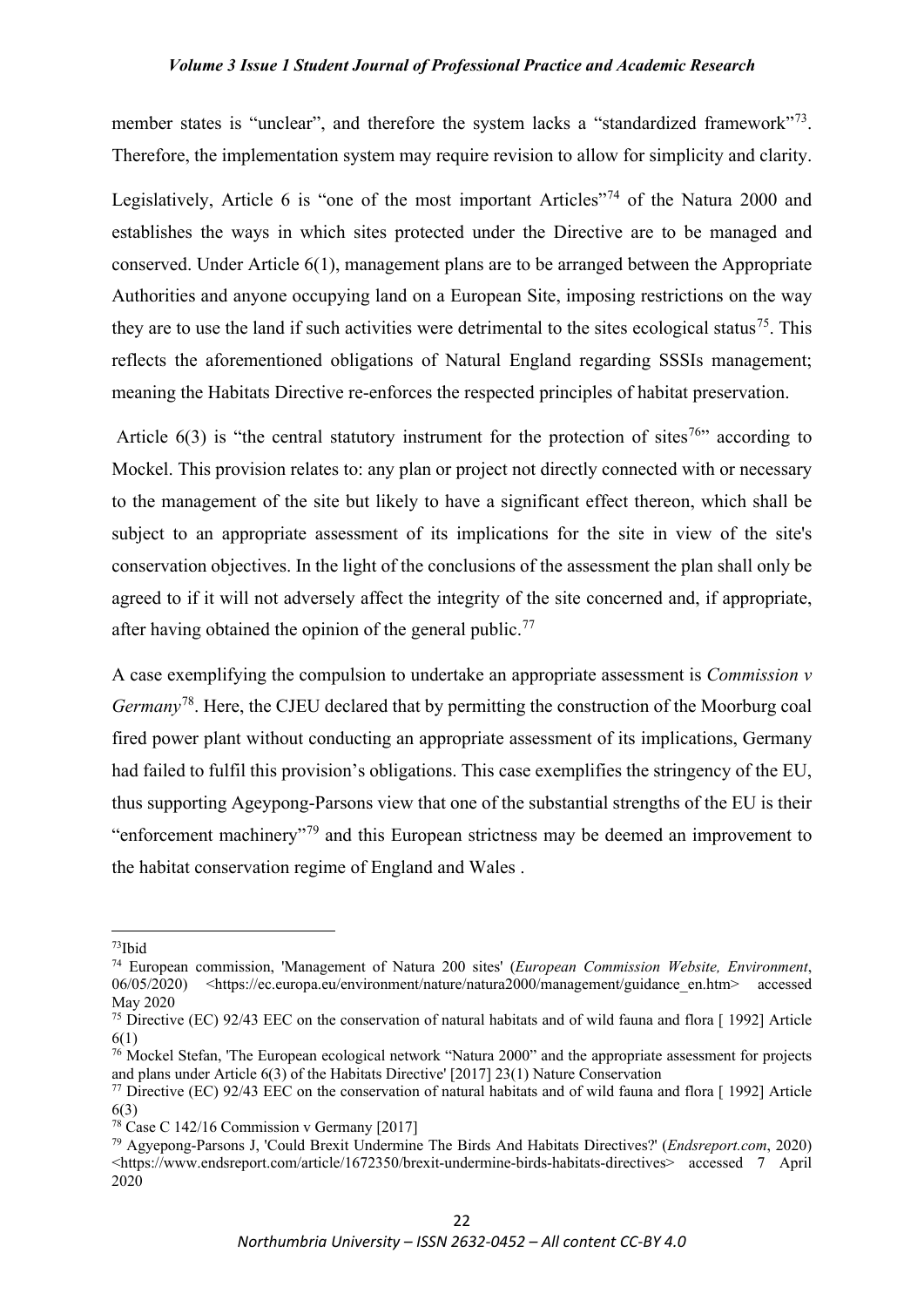Furthermore, *Wealden DC v Secretary of State for Communities and Local Government*[80](#page-9-0), held that a judge had rightfully quashed a planning inspector's grant of permission for a housing development close to a  $SAC^{81}$  $SAC^{81}$  $SAC^{81}$ . The inspector's conclusion that an "appropriate assessment" as required by the reg 61 of the 2017 Regulations<sup>[82](#page-9-2)</sup> was unnecessary because mitigation measures outweighed the harm likely to be caused by the development was flawed and insufficiently reasoned.<sup>[83](#page-9-3)</sup> Morrow explains how this requirement upholds "the integrity of the site"<sup>[84](#page-9-4)</sup>; consequently, one fundamental strength of the EU's network is that through conserving sites in this way, "the needs of migratory species"<sup>[85](#page-9-5)</sup> are upheld.

However, development plans may still go ahead upon negative assessment. According to Article 6(4) of the Directive: a plan or project may still be carried out for imperative reasons of overriding public interest, including those of a social or economic nature. In permitting such activity, states are required to take all compensatory measures necessary to uphold the integrity of the Natura 2000.[86](#page-9-6) According to Kleining, this provision is "weak" and is a contributing reason for the "deterioration of biodiversity across Europe<sup>87</sup>." This completely opposes the view of Warren who claims that European protected sites are widely thought to have been crucial in limiting the decline in biodiversity."[88](#page-9-8) Ultimately, the Directive and provision must not be too detrimental given that the RSPB claim: "our species and habitats are in a better position than they would be without the Directives<sup>"[89](#page-9-9)</sup>; which is illustrated through scientific data and statistics

Does the domestic habitat conservation regime need the EU?

<span id="page-9-0"></span><sup>80</sup> Wealden DC v Secretary of State for Communities and Local Government [2017] EWCA Civ 39 <sup>81</sup> Ibid

<span id="page-9-2"></span><span id="page-9-1"></span><sup>&</sup>lt;sup>82</sup> Conservation of Habitat and Species Regulations [2017] reg 61

<span id="page-9-3"></span><sup>83</sup> Wealden DC v Secretary of State for Communities and Local Government [2017] EWCA Civ 39

<span id="page-9-4"></span><sup>84</sup> Karren Morrow, 'European Union Habitat Conservation Activities and Individual Property Rights: Law and the Meaning of LIFE' [2009] 17(13) National Italian American Bar Association Law Journal <sup>85</sup> Ibid

<span id="page-9-6"></span><span id="page-9-5"></span><sup>&</sup>lt;sup>86</sup> Directive (EC) 92/43 EEC on the conservation of natural habitats and of wild fauna and flora [1992] Article 6(4)

<span id="page-9-7"></span> $87$  Bettina Kleining, 'Biodiversity protection under the habitats directive: Is habitats banking our new hope?' [2017] 19(2) Environmental Law Review

<span id="page-9-8"></span><sup>88</sup> Lynda Warren, 'New Approaches to Nature Conservation in the UK' [2012] 14(1) Environmental Law Review

<span id="page-9-9"></span><sup>89</sup> RSPB, Defend Nature: How the EU Directives Help Restore Our Environment [2015]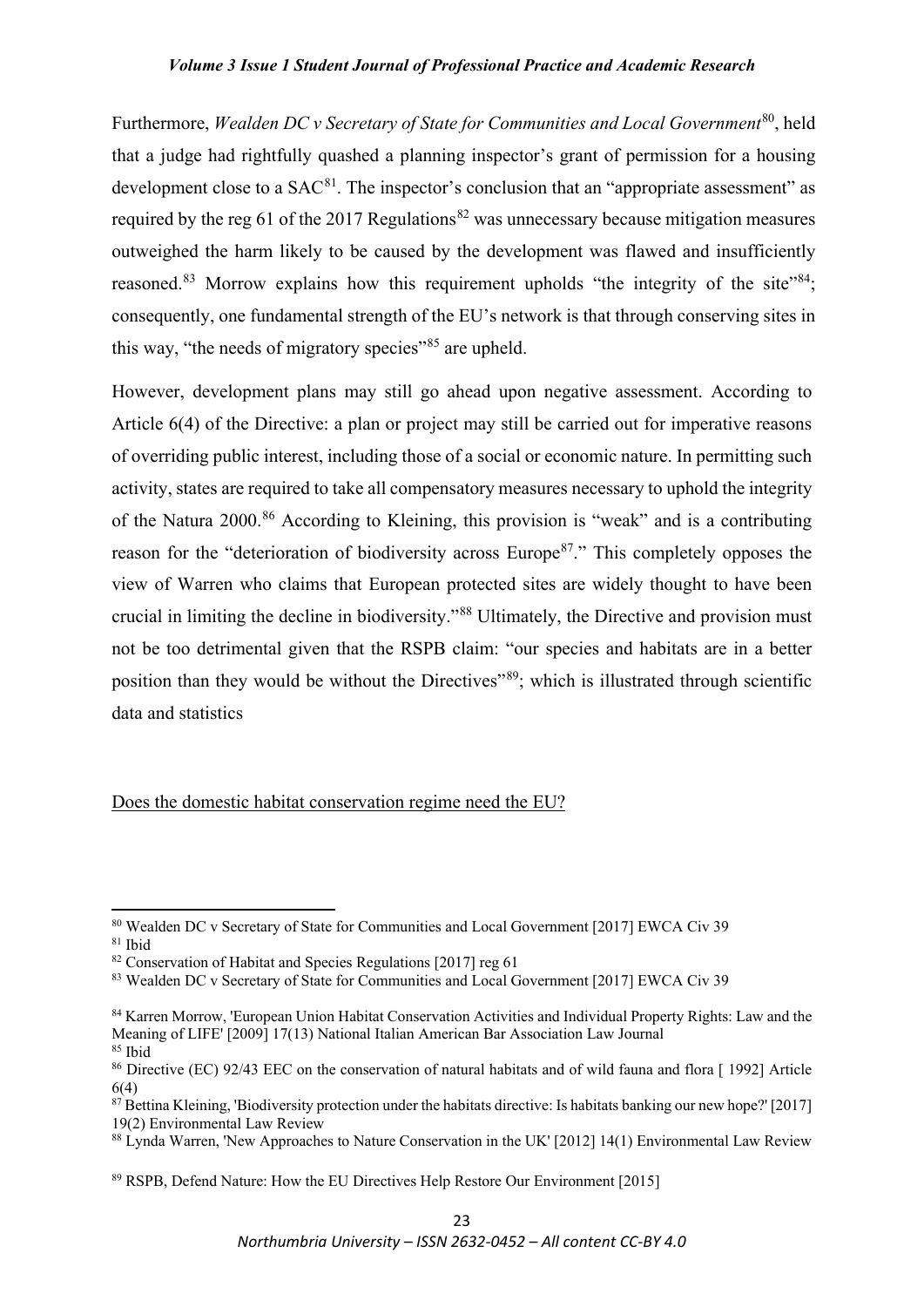In England and Wales, the Natura 2000 sites are significantly protected domestically as SSSIs.[90](#page-10-0) Therefore, the majority of the SSSIs are subject to the aforementioned protections seen under Article 6 of the Habitats Directive.

Currently, although the SSSI regime has improved markedly since 1949, the RSPB believe it is not strong enough without the additional protections offered by the Directives. Their 2015 report states that "the standard of protection for sites only subject to national protection remains lower than that afforded to Natura 2000 sites."<sup>[91](#page-10-1)</sup> Furthermore, "damaging developments to non-Natura 2000 SSSIs continue to be consented to in circumstances that would not have met legal requirements<sup>92</sup>" under the Habitats Directive. This therefore implies that the habitat protection system is legislatively strengthened by the EU.

However, other considerations must be measured in assessing the EU's value. For example, the Chancellor in 2012 described the Habitats Directive as 'a ridiculous cost on British businesses.<sup>'[93](#page-10-3)</sup> This was criticised by the RSPB for being an "outdated economic outlook"<sup>[94](#page-10-4)</sup>. Furthermore, despite the Habitats Directive potentially being a 'burden on business<sup>95</sup>', Morrow explains how the EU provide significant funding to domestic habitat protection<sup>[96](#page-10-6)</sup>. Morrow explains how the LIFE scheme was introduced in 1992 and funded the protection of habitats<sup>[97](#page-10-7)</sup>. The benefits of this scheme were discussed during a House of Lords debate of 2003 whereby it was stated that LIFE had "enabled improvements to be made to many Heathland SSSIs<sup>98</sup>". Therefore, the EUs financial assistance has improved the habitat preservation regime.

However, Lynda Warren explains how recently, there has been a "move towards a more holistic approach in which the conservation of special sites and the protection of threatened species are just part of a wider agenda for managing biodiversity"<sup>[99](#page-10-9)</sup> through a desire to provide "ecosystems goods and services"[100](#page-10-10). Therefore, Warren is implying that UK legislatures are

<span id="page-10-0"></span><sup>90</sup> Karren Morrow, 'European Union Habitat Conservation Activities and Individual Property Rights: Law and the Meaning of LIFE' [2009] 17(13) National Italian American Bar Association Law Journal

<span id="page-10-1"></span><sup>&</sup>lt;sup>91</sup> RSPB, Defend Nature: How the EU Directives Help Restore Our Environment [2015]

<span id="page-10-2"></span> $92$  Ibid

<span id="page-10-3"></span><sup>93</sup> https://www.clientearth.org/uk\_implementation\_of\_the\_habitats\_directive\_no\_light\_hearted\_matter/

<span id="page-10-4"></span><sup>94</sup> RSPB, Defend Nature: How the EU Directives Help Restore Our Environment [2015]

<span id="page-10-5"></span> $95$  Lynda Warren, 'New Approaches to Nature Conservation in the UK' [2012] 14(1) Environmental Law Review <sup>96</sup> Karren Morrow, 'European Union Habitat Conservation Activities and Individual Property Rights: Law and the

<span id="page-10-6"></span>Meaning of LIFE' [2009] 17(13) National Italian American Bar Association Law Journal

<span id="page-10-7"></span><sup>97</sup> Ibid

<span id="page-10-8"></span><sup>98</sup> HL DEB [10 Feb 2003] Vol 644 cc60-1WA

<span id="page-10-10"></span><span id="page-10-9"></span><sup>&</sup>lt;sup>99</sup> Lynda Warren, 'New Approaches to Nature Conservation in the UK' [2012] 14(1) Environmental Law Review  $100$  Ibid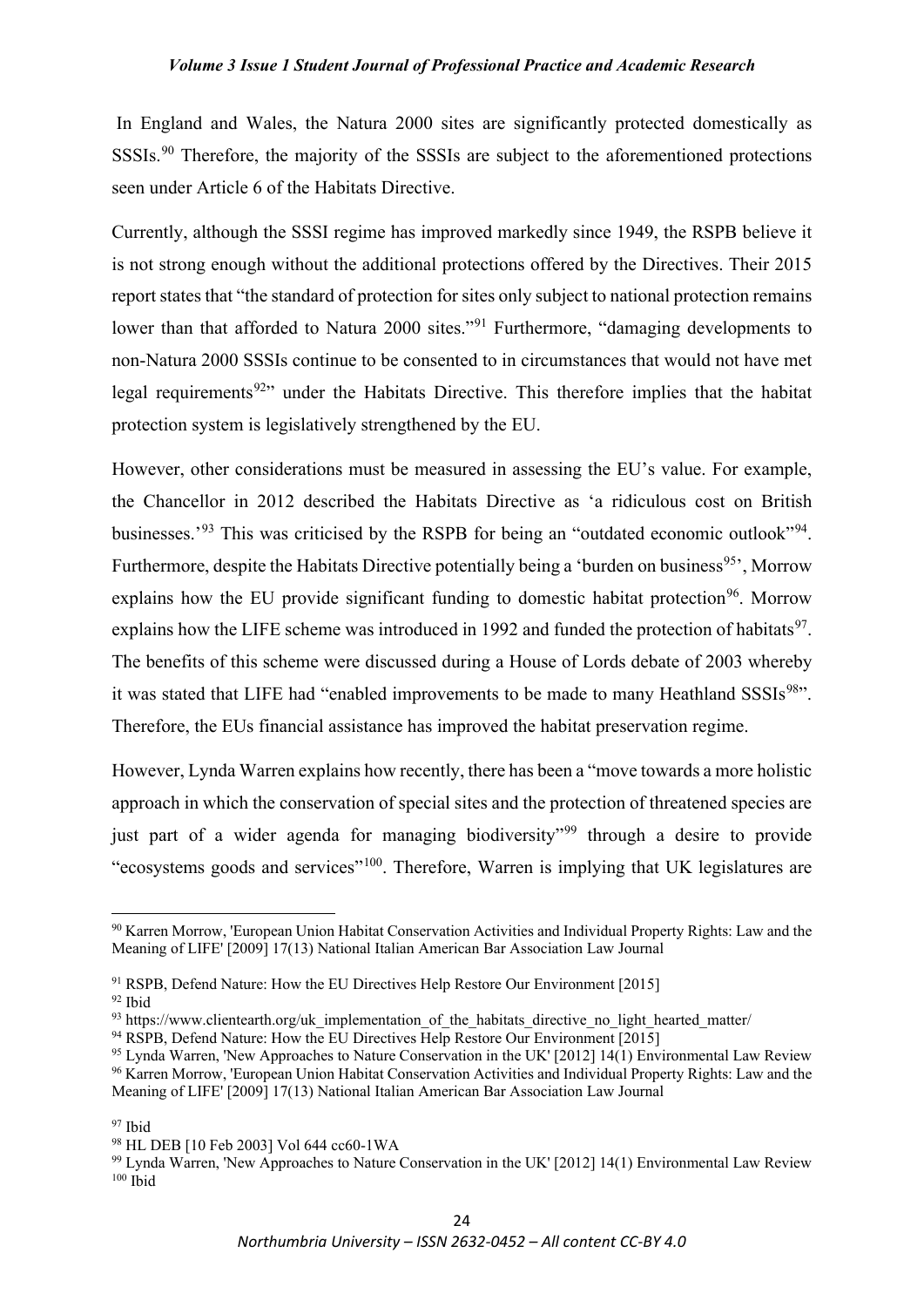only concerned with improving the habitat protection regime if it has positive financial impacts. Consequently, whilst the "small but vociferous minority<sup>[101](#page-11-0)</sup>" call for reform due to the potential "blocked growth" given the Directive's costs, the RSPB claim that "the nature Directives are good for business" and therefore reform is not necessary. <sup>[102](#page-11-1)</sup> Conversely, whilst the pecuniary impacts associated with the EU are polarising, one aspect of the international regime less debated was discussed by Douglas Evans; he stated that "as well as the site network, work towards the Natura 2000 has also had other benefits, not least increased scientific study of the habitats and species".<sup>[103](#page-11-2)</sup>

As It has been established that the legislative regime has ultimately been strengthened by the EU nature Directives, the next section of this report shall discuss ways in which Brexit may impact the current domestic habitat conservation system, and suggest ways in which the system may be reformed in order to address these impacts.

## Reforms in light of Brexit

The implications of Brexit are unclear. James Ageypong-Parsons claims that Brexit may "lead to a dilution of the Birds and Habitats Directives and a weakening of environmental enforcement."<sup>[104](#page-11-3)</sup> Conversely Kleining suggests retaining the Natura 2000; discussing how leaving the EU provides an opportunity to "evolve it to tackle some of its flaws."<sup>[105](#page-11-4)</sup> The RSPB believe bringing the Directives to full effectiveness through a "progressive approach" of their implementation is paramount.<sup>[106](#page-11-5)</sup>

However, according the Conservation of Habitats and Species (EU EXIT) (Amendment) Regulations  $2019^{107}$  $2019^{107}$  $2019^{107}$  which will amend the 2017 regulations upon Brexit finalisation, this appears to retain the Natura 2000, which reforms the regulations under Amendment 3A stating: that the Habitats Directive is to be construed for the purpose of these regulations as if any reference to the European territory to which the treaty applies included a reference to the United

<span id="page-11-0"></span><sup>&</sup>lt;sup>101</sup> RSPB, Defend Nature: How the EU Directives Help Restore Our Environment [2015]

<span id="page-11-1"></span> $102$  Ibid

<span id="page-11-2"></span><sup>103</sup> Douglas Evans, 'Building the European Union's Natura 2000 network' [2012] 11(26) Nature Conservation

<span id="page-11-3"></span><sup>104</sup> Agyepong-Parsons J, 'Could Brexit Undermine The Birds And Habitats Directives?' (*Endsreport.com*, 2020) <https://www.endsreport.com/article/1672350/brexit-undermine-birds-habitats-directives> accessed 7 April 2020

<span id="page-11-4"></span><sup>105</sup> Bettina Kleining, 'The Future of the Natura 2000 network in Post-Brexit Britain', [2019] Aberdeen Student Law Review, vol 9

<sup>&</sup>lt;sup>106</sup> RSPB, Defend Nature: How the EU Directives Help Restore Our Environment [2015]

<span id="page-11-6"></span><span id="page-11-5"></span><sup>&</sup>lt;sup>107</sup> Conservation of Habitats and Species (EU EXIT) (Amendment) Regulations [2019]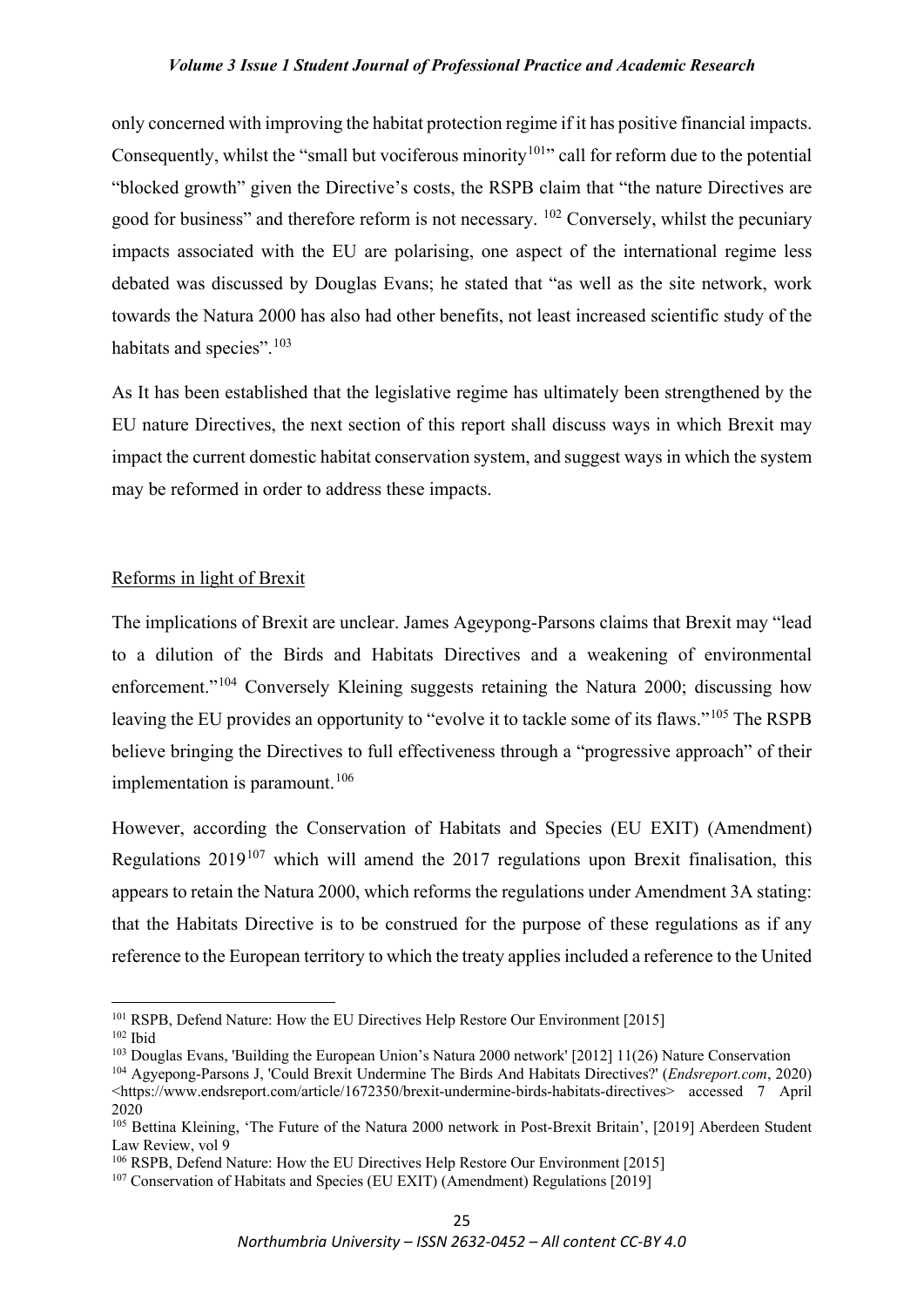Kingdom.<sup>[108](#page-12-0)</sup> This provision shows that the UK still intend to follow the legislative measures enacted via the Habitats Directive and therefore the legislative protections under Article 6 will still be in place, ultimately retaining the strengthened levels of protections to SSSIs and European sites; accordingly, this proposal will be welcomed by the RSPB.

Furthermore, Trochet and Schmeller claimed that a large proportion of threatened species are "poorly covered by the Natura 2000."<sup>[109](#page-12-1)</sup> Therefore, following Brexit, another positive reform being implemented by the 2019 Regulations awards the Secretary of State the discretion to amend the Schedules in order to enable the correct protections to all species based off reliable data specific to England and Wales.

However, a potential reform would be to address legislative overlaps (as discussed in the Law Commission's report)<sup>110</sup>, this may have been dealt with by passing a consolidating act. Wildlife and Countryside Link in 2005 suggested that England and Wales "incorporate amendments to the Wildlife and Countryside Act and the provisions of the Habitats Regulations."[111](#page-12-3) This would provide clarity to the law and would suffice the desire of Elliot Morley to "establish a clear understanding of the basic legislative regime for protecting and enhancing SSSIs.<sup>112</sup>"

Finally, leaving the European Union means that internationally, we are only bound by the "toothless" Bern Convention which "lacks the enforcement machinery" of the European Union as discussed above<sup> $113$ </sup>. Therefore, the success of the habitat conservation regime after Brexit is dependent on how seriously the government are willing to prioritise habitat protection. This links to the economic debate too; Warren claims that there needs to be a "step change in our approach to wildlife conservation, from trying to hold on to what we have, to one of large scale habitat restoration.<sup>[114](#page-12-6)</sup><sup>\*</sup> For example, this may be achieved in a similar way to the USA; Trochet and Schmeller discuss how "in the US, bird protection has been recently modified and

<span id="page-12-0"></span><sup>&</sup>lt;sup>108</sup> Conservation of Habitats and Species (EU EXIT) (Amendment) Regulations [2019] Amendment 3A

<span id="page-12-1"></span><sup>109</sup> Audrey Trochet and Dirk Schmeller, 'Effectiveness of the Natura 2000 network to cover threatened species' [2013] 1(1) Nature Conservation

<span id="page-12-2"></span><sup>110</sup> Law Commission, Wildlife Law (Law Com No 362, 2015) para 1.8 p3

<span id="page-12-3"></span><sup>111</sup> Wcl.org.uk. (2005). *Review of Part 1 of the Wildlife and Countryside Act Response to the consultation document*. **a** [online] **Available** at: https://www.wcl.org.uk/docs/Link\_response\_consultation\_WCA\_Part1\_Review\_23Mar05.pdf [Accessed 12 Feb. 2020].

<span id="page-12-4"></span><sup>112</sup> HL DEB [08 May 2003] vol 404 c37 ws

<span id="page-12-5"></span><sup>113</sup> Agyepong-Parsons J, 'Could Brexit Undermine The Birds And Habitats Directives?' (*Endsreport.com*, 2020) <https://www.endsreport.com/article/1672350/brexit-undermine-birds-habitats-directives> accessed 7 April 2020

<span id="page-12-6"></span><sup>114</sup> Lynda Warren, 'New Approaches to Nature Conservation in the UK' [2012] 14(1) Environmental Law Review